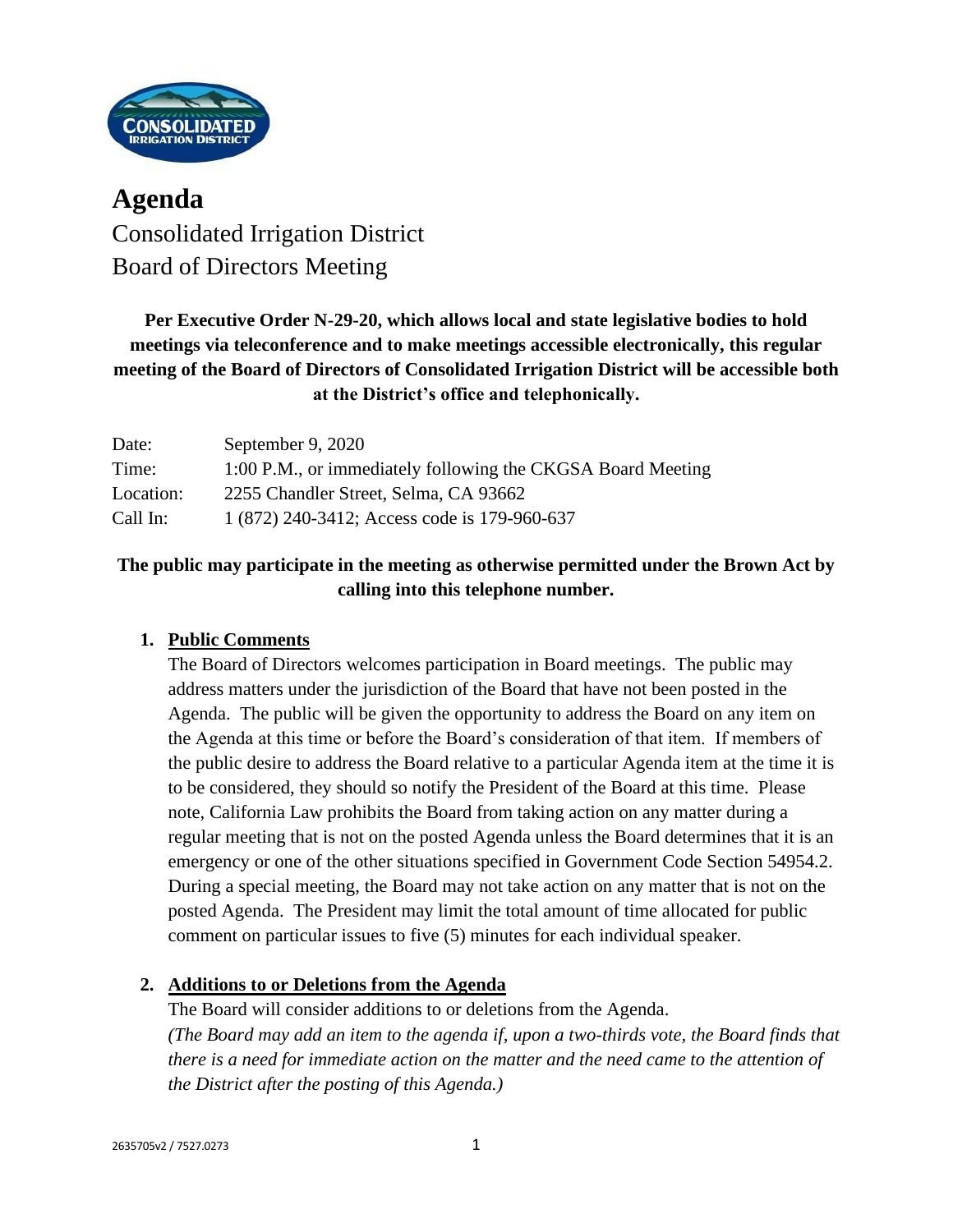#### **3. Disclosure of Possible Conflict of Interest**

Disclosure by Board Members of possible conflicts of interest.

#### **4. Consent Calendar (Recommend Approval) – Review & Take Action**

- **a.** Approval of August 12, 2020 Board Meeting Minutes
- **b.** Approval of August 2020 Bills
- **c.** Authorize Special Payroll Warrants for October 2020
- **d.** Receive report of Monthly Status: Collections and Certificates of Sale as of August 31, 2020
- **e.** Approval of CID Monthly Budget Report as of August 31, 2020
- **f.** Accept Financial Report as of August 31, 2020
- **g.** Pond Lease Maricio Campos (Martin Pond)
- **h.** Pond Lease Richard Beatie (Central and McCall)

### **5. Correspondence: Items for Board Action**

**a. Review for possible miscellaneous correspondence.** 

#### **6. Presentation by CoBank**

Finance presentation by CoBank representatives.

#### **7. Manager's Report, Presentation of Items for Board Action and Public Hearings**

**a. Manager's Report** Receive monthly update.

### **b. Water Report**

Review and discuss for possible action: the current water report.

### **c. SGMA Update**

Receive update on implementation of the Sustainable Groundwater Management Act and provide directions to staff.

### **d. Report of Land Acquisition Effort**

Receive update and discuss for possible action regarding land acquisition.

### **e. Projects Update**

Receive update and discuss for possible action: the status of current projects.

- (i) Temperance Pond
- (ii) Tarn Divide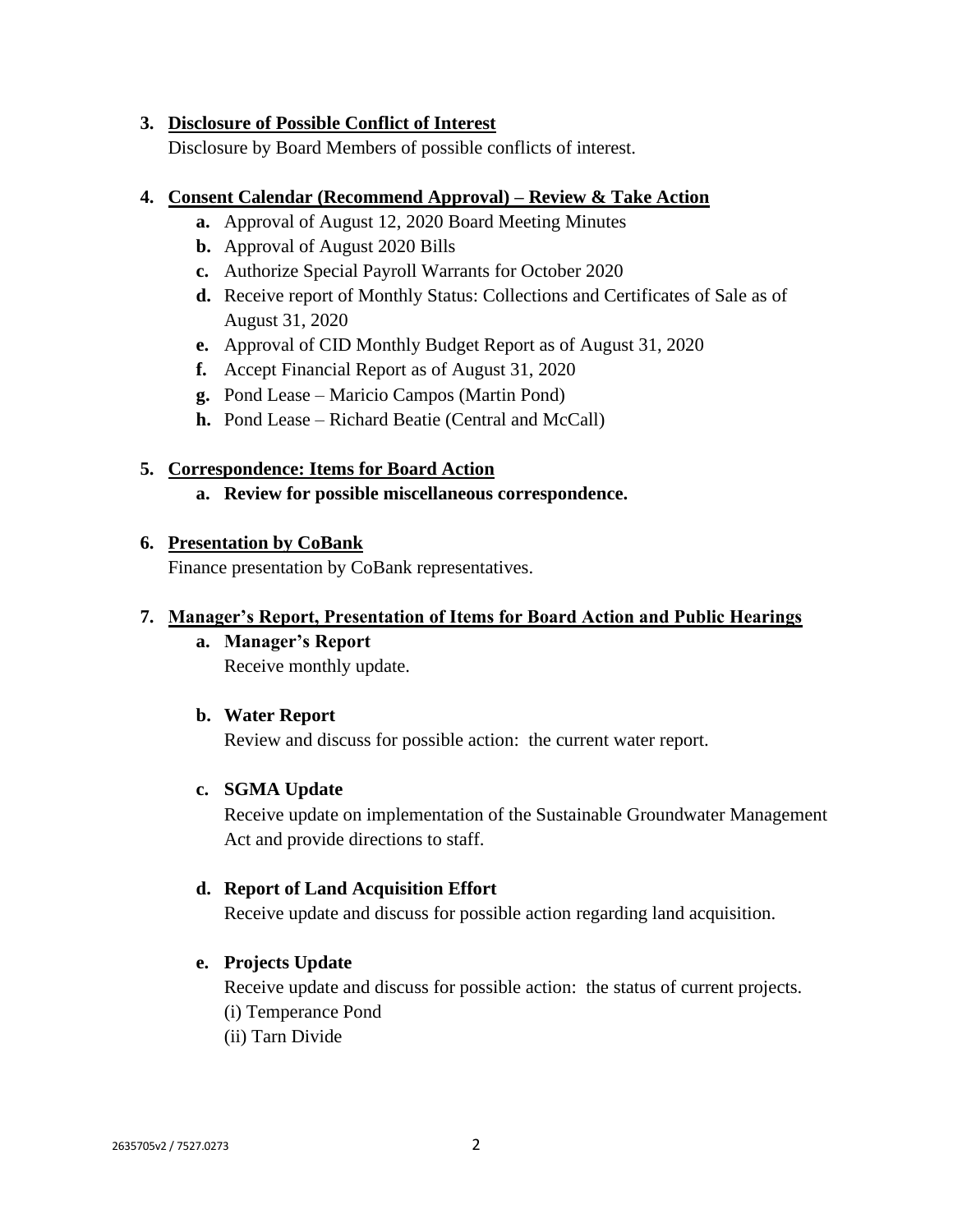#### **8. Electronic Communication Policy; Board Action**

Review and consider for action an Electronic Communication Policy and Affidavit.

#### **9. Document Retention Policy; Board Action**

Review and consider for action a Document Retention Policy.

## **10. Closed Session Pursuant to Government Code Section 54957.6 – Public Employee Discipline/Dismissal/Release**

Position: Office Manager

## **11. Closed Session Pursuant to Government Code Section 54956.9(d)(2) – Conference with Legal Counsel**

Conference with legal counsel related to significant exposure to and/or anticipated litigation pursuant to paragraph (2) of subdivision (d) of Government Code Section 54956.9: (2 cases)

## **12. Closed Session Pursuant to Government Code Section 54956.9(d)(1) – Conference with Legal Counsel**

Closed session pursuant to Government Code Section 54956.9(d)(1) related to existing litigation:

- **a.** Kings River Water Association, et al. v. James Verboon, et al;
- **b.** James Irrigation District v. KRWA, et al. (Fresno County Case number 19CECG00769).

## **13. Closed Session Pursuant to Government Code Section 54956.8 – Conference with Real Property Negotiator**

Closed session pursuant to Government Code Section 54956.8 related to real property negotiations.

- a. Property APN: 345 080 005 Agency Negotiator: Phil Desatoff Negotiating Parties: CID Negotiating Terms and Price
- b. Property: Water Agency Negotiator: Phil Desatoff Negotiating Parties: CID Negotiating Terms and Price

#### **14. End of Closed Session – Report from Closed Session**

Disclosure of reportable action, if any, from Closed Session